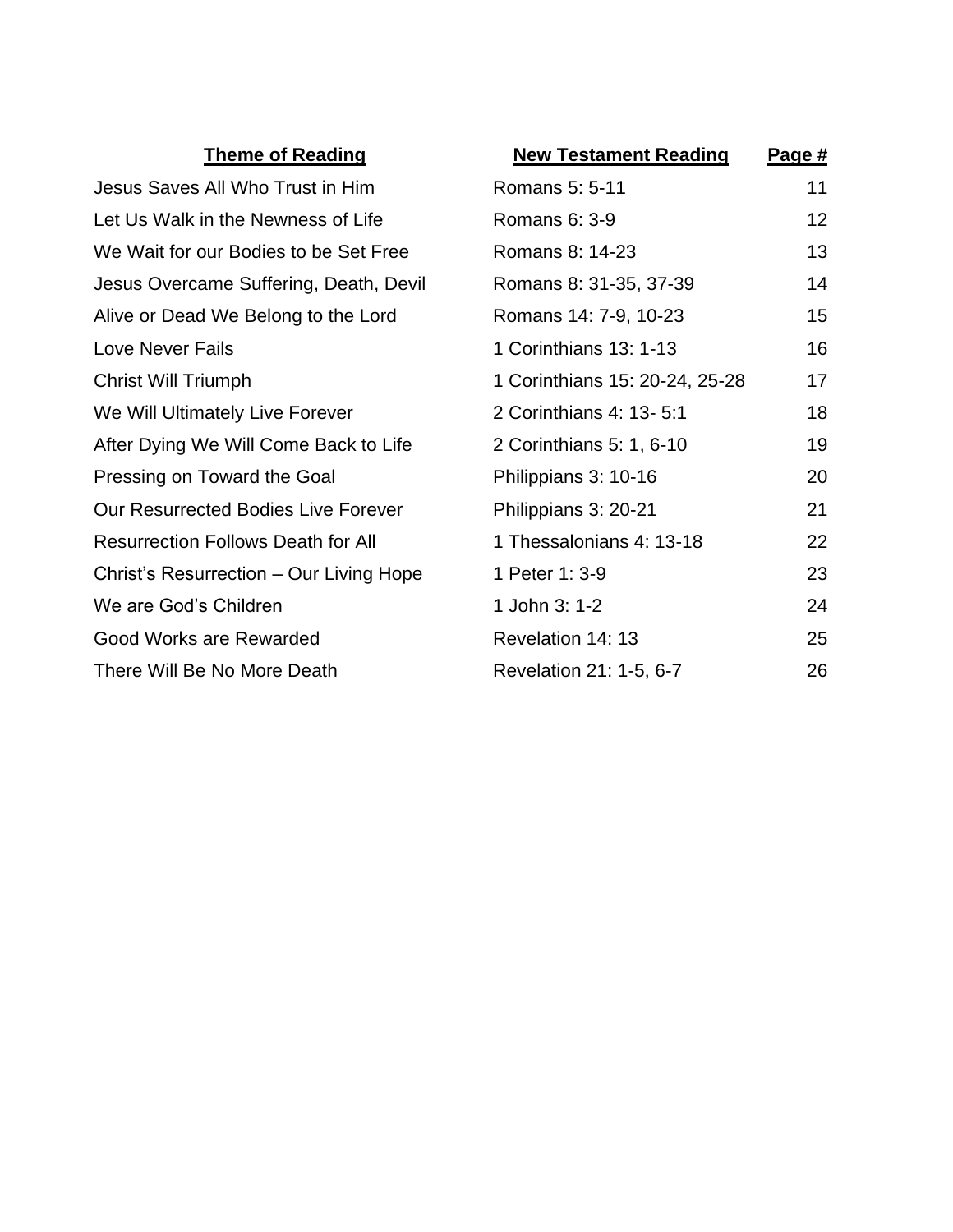A reading from the letter of Paul to the Romans

Hope does not disappoint, because the love of God has been poured out into our hearts through the holy Spirit that has been given to us. For Christ, while we were still helpless, yet died at the appointed time for the ungodly. Indeed, only with difficulty does one die for a just person, though perhaps for a good person one might even find courage to die.

But God proves his love for us in that while we were still sinners Christ died for us. How much more then, since we are now justified by his blood, will we be saved through him from the wrath. Indeed, if, while we were enemies, we were reconciled to God through the death of his Son, how much more, once reconciled, will we be saved by his life. Not only that, but we also boast of God through our Lord Jesus Christ, through whom we have now received reconciliation.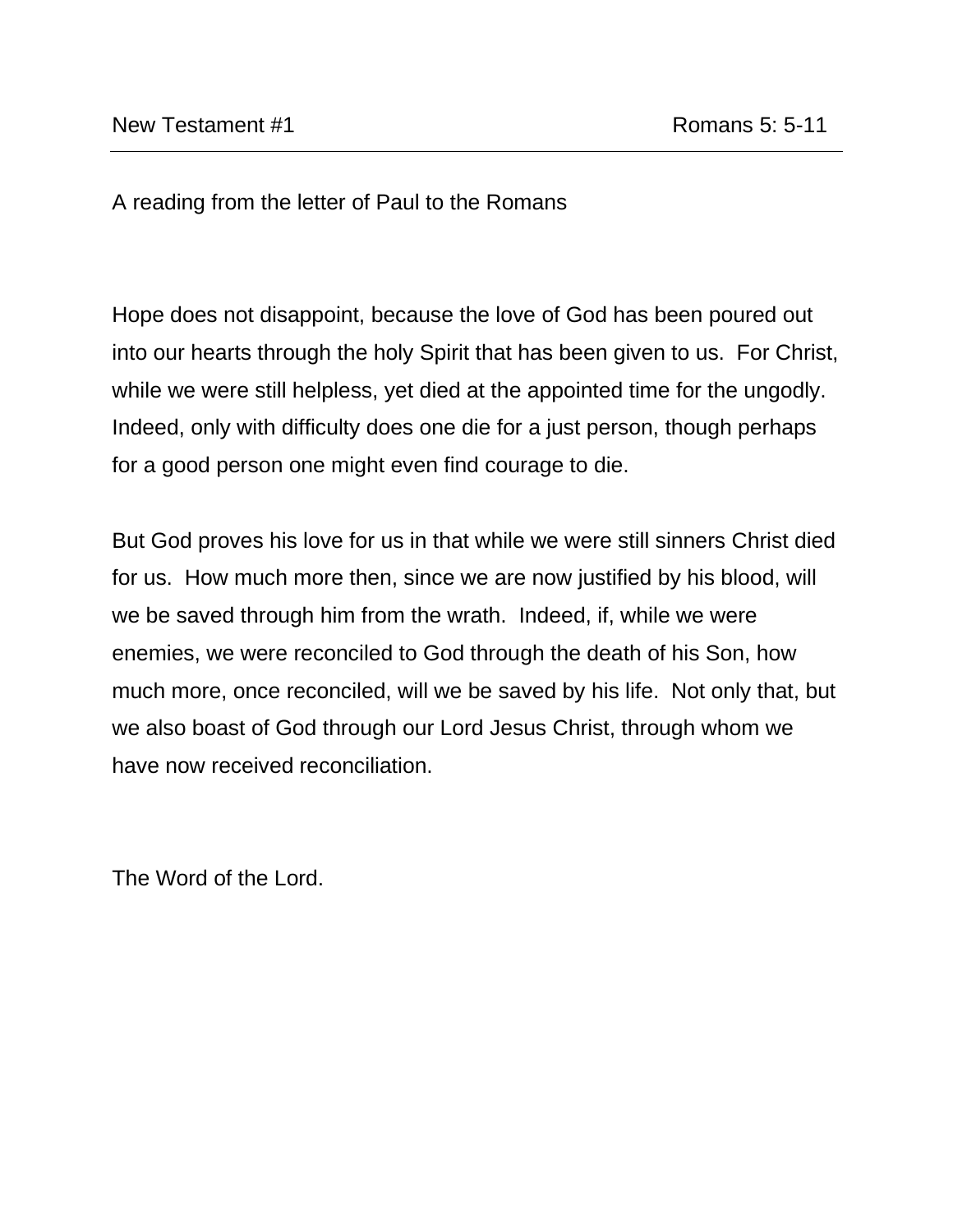## A Reading for the Letter to the Romans

Are you not aware that you who were baptized into Christ Jesus were baptized into his death? We were indeed buried with him through baptism into death, so that, just as Christ was raised from the dead by the glory of the Father, we too might live in newness of life.

[For if we have grown into union with him through a death like his, we shall also be united with him in the resurrection. We know that our old self was crucified with him, so that our sinful body might be done away with, that we might no longer be in slavery to sin. For a dead person has been absolved from sin.] If, then, we have died with Christ, we believe that we shall also live with him. We know that Christ, raised from the dead, dies no more; death no longer has power over him.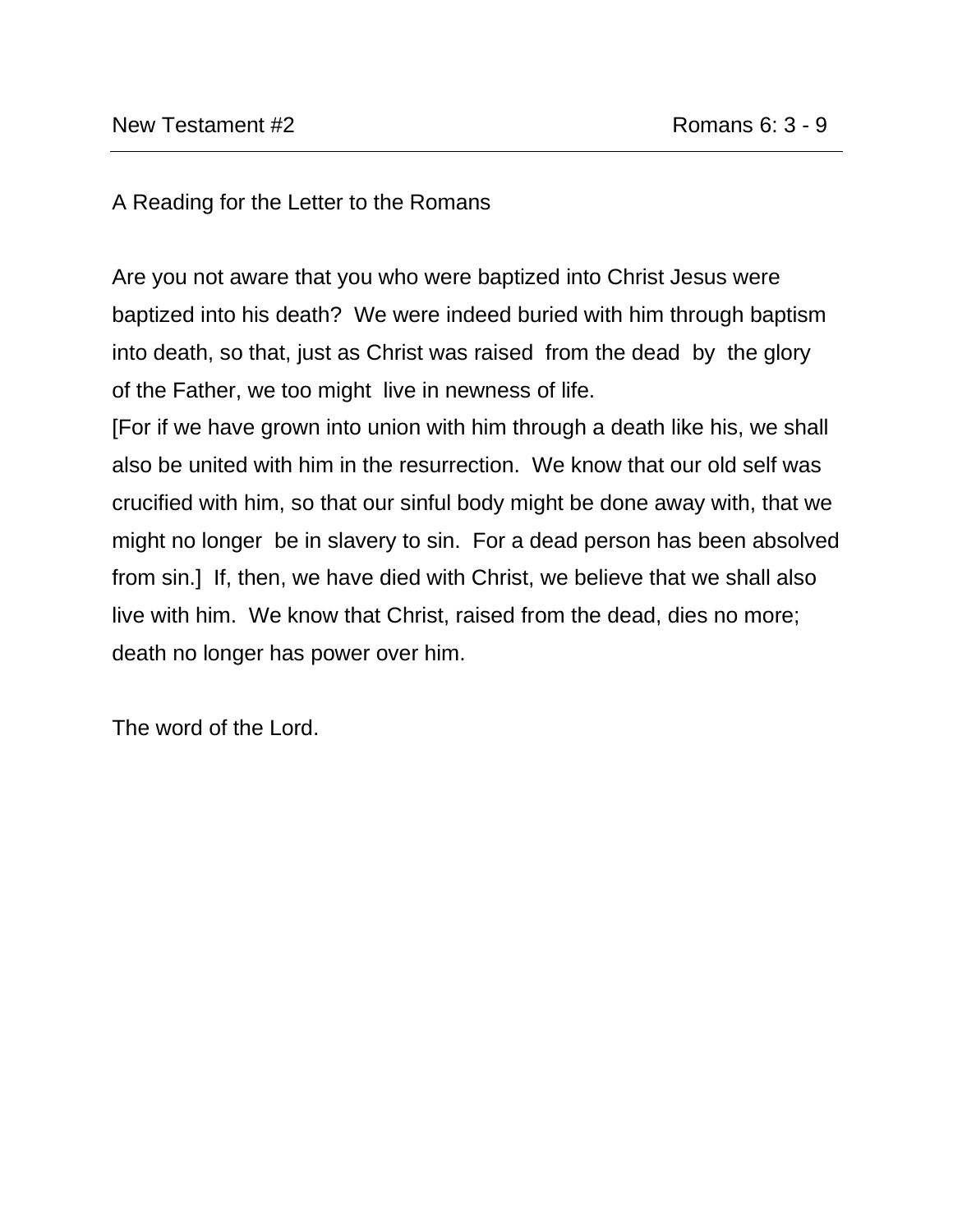## A reading from the letter of Paul to the Romans

Those, who are led by the Spirit of God are children of God. For you did not receive a spirit of slavery to fall back into fear, but you received a spirit of adoption, through which we cry, "Abba, Father!" The Spirit itself bears witness with our spirit that we are children of God, and if children, then heirs, heirs of God and joint heirs with Christ, if only we suffer with him so that we may also be glorified with him.

I consider that the sufferings of this present time are as nothing compared with the glory to be revealed for us. For creation awaits with eager expectation the revelation of the children of God; for creation was made subject to futility, not of its own accord but because of the one who subjected it, in hope that creation itself would be set free from slavery to corruption and share in the glorious freedom of the children of God.

We know that all creation is groaning in labor pains even until now; and not only that, but we ourselves, who have the firstfruits of the Spirit, we also groan within ourselves as we wait for adoption, the redemption of our bodies.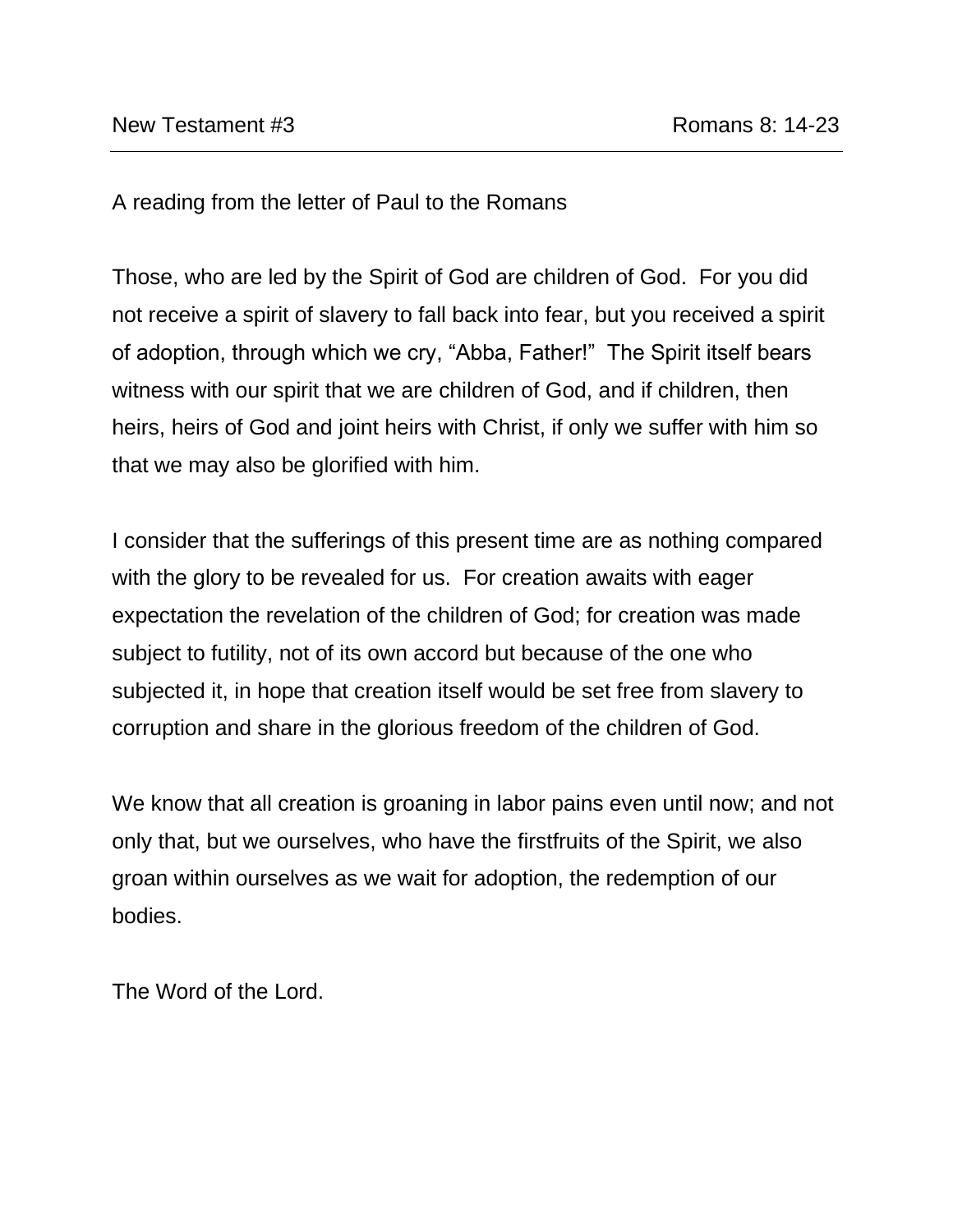A Reading from the Letter to the Romans If God is for us, who can be against us?

He who did not spare his own Son but handed him over for us all, how will he not also give us everything else along with him?

Who will bring a charge against God's chosen ones? It is God who acquits us.

Who will condemn? It is Christ (Jesus) who died, rather, was raised, who also is at the right hand of God, who indeed intercedes for us.

What will separate us from the love of Christ? Will anguish, or distress, or persecution, or famine, or nakedness, or peril, or the sword?

No, in all these things we conquer overwhelmingly through him who loved us.

For I am convinced that neither death, nor life, nor angels, nor principalities, nor present things, nor future things, nor powers,

nor height, nor depth, nor any other creature will be able to separate us from the love of God in Christ Jesus our Lord.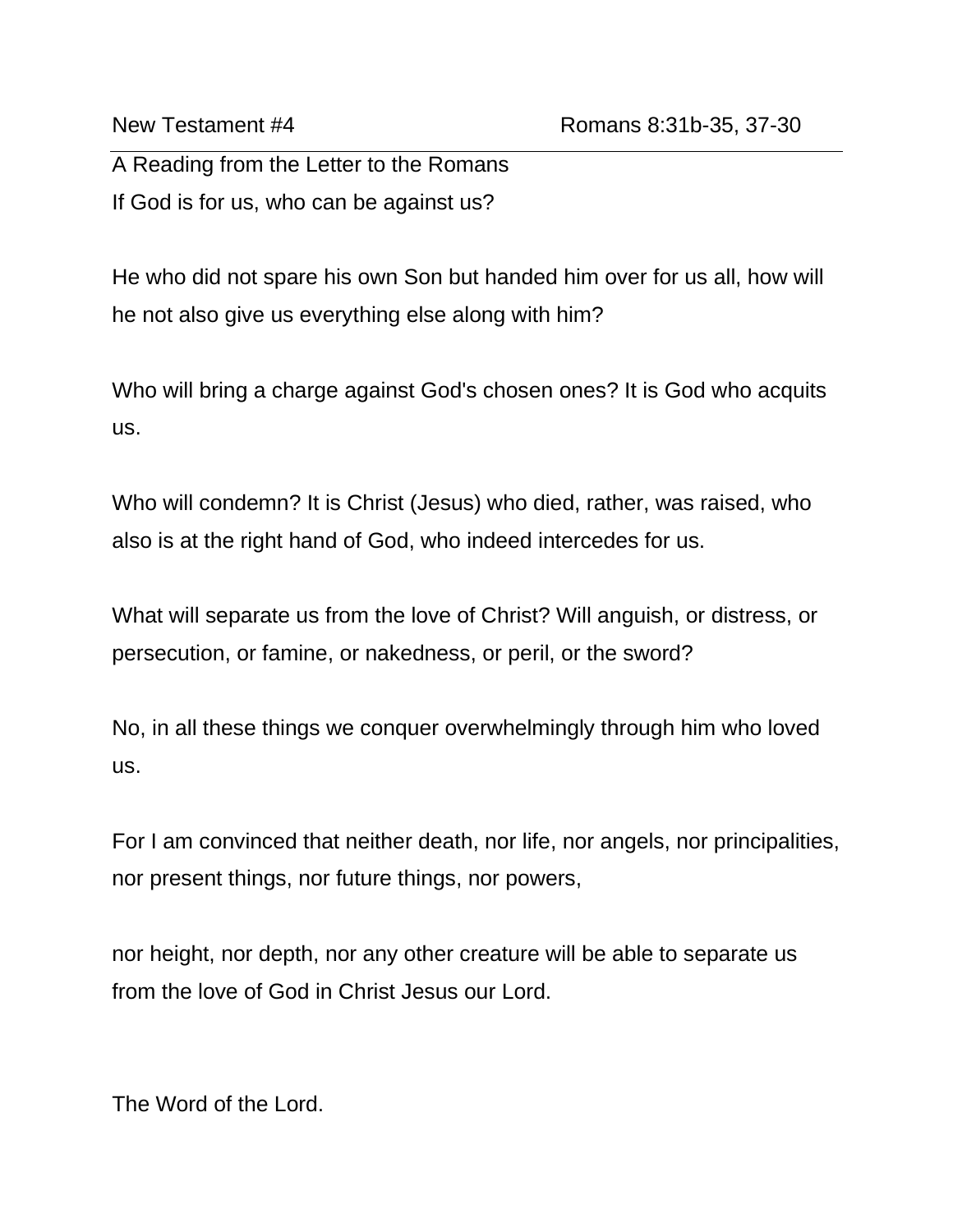A reading from the Letter of Paul to the Romans

None of us live for oneself, and no one dies for oneself. For if we live, we live for the Lord, and if we die, we die for the Lord; so then, whether we live or die, we are the Lord's.

For this is why Christ died and came to life, that he might be Lord of both the dead and the living.

For we shall all stand before the judgment seat of God; for it is written: "As I live, says the Lord, every knee shall bend before me, and every tongue shall give praise to God." So then each of us shall give an account of himself to God.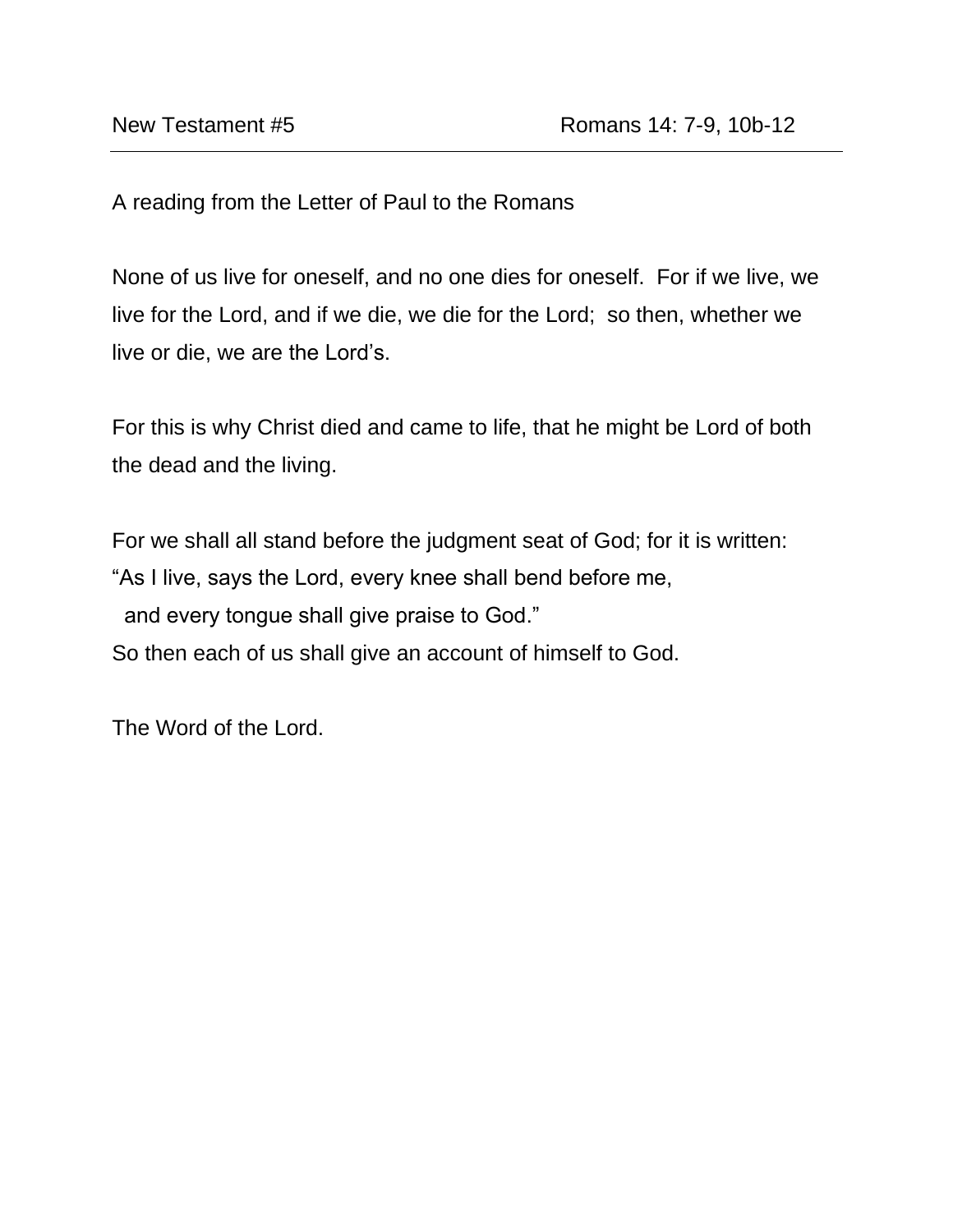A reading from the first letter of Paul to the Corinthians

If I speak in human and angelic tongues but do not have love, I am a resounding gong or a clashing cymbal.

And if I have the gift of prophecy and comprehend all mysteries and all knowledge; if I have all faith so as to move mountains but do not have love, I am nothing.

If I give away everything I own, and if I hand my body over so that I may boast but do not have love, I gain nothing.

Love is patient, love is kind. It is not jealous, (love) is not pompous, it is not inflated, it is not rude, it does not seek its own interests, it is not quicktempered, it does not brood over injury, it does not rejoice over wrongdoing but rejoices with the truth.

It bears all things, believes all things, hopes all things, endures all things.

Love never fails. If there are prophecies, they will be brought to nothing; if tongues, they will cease; if knowledge, it will be brought to nothing. For we know partially and we prophesy partially,

but when the perfect comes, the partial will pass away.

When I was a child, I used to talk as a child, think as a child, reason as a child; when I became a man, I put aside childish things. At present we see indistinctly, as in a mirror, but then face to face. At present I know partially; then I shall know fully, as I am fully known.

So faith, hope, love remain, these three; but the greatest of these is love.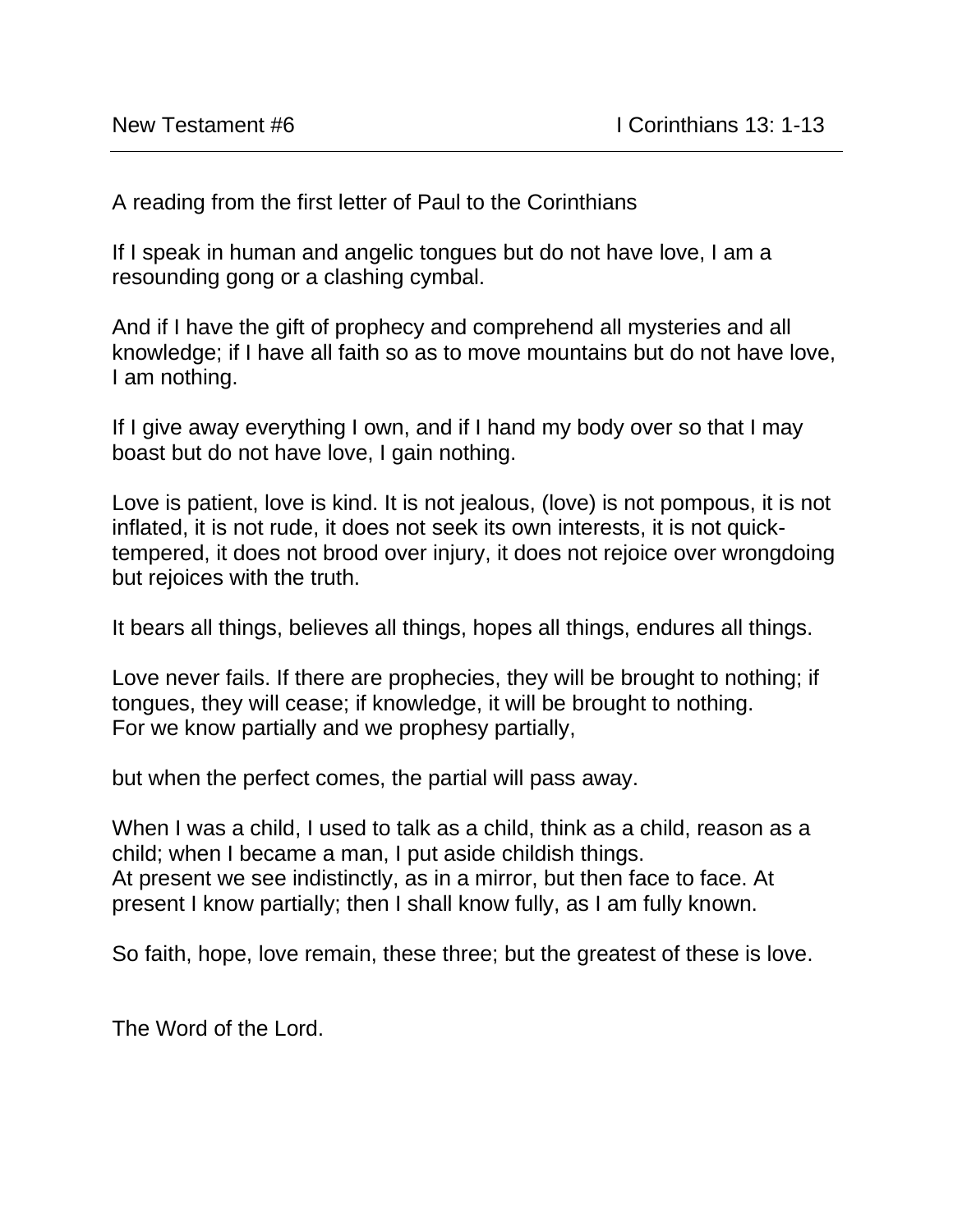A reading from the first letter of Paul to the Corinthians

Christ has been raised from the dead, the firstfruits of those who have fallen asleep. For since death came through a human being, the resurrection of the dead came also through a human being.

For just as in Adam all die, so too in Christ shall all be brought to life, but each one in proper order: Christ the first fruits; then, at his coming, those who belong to Christ.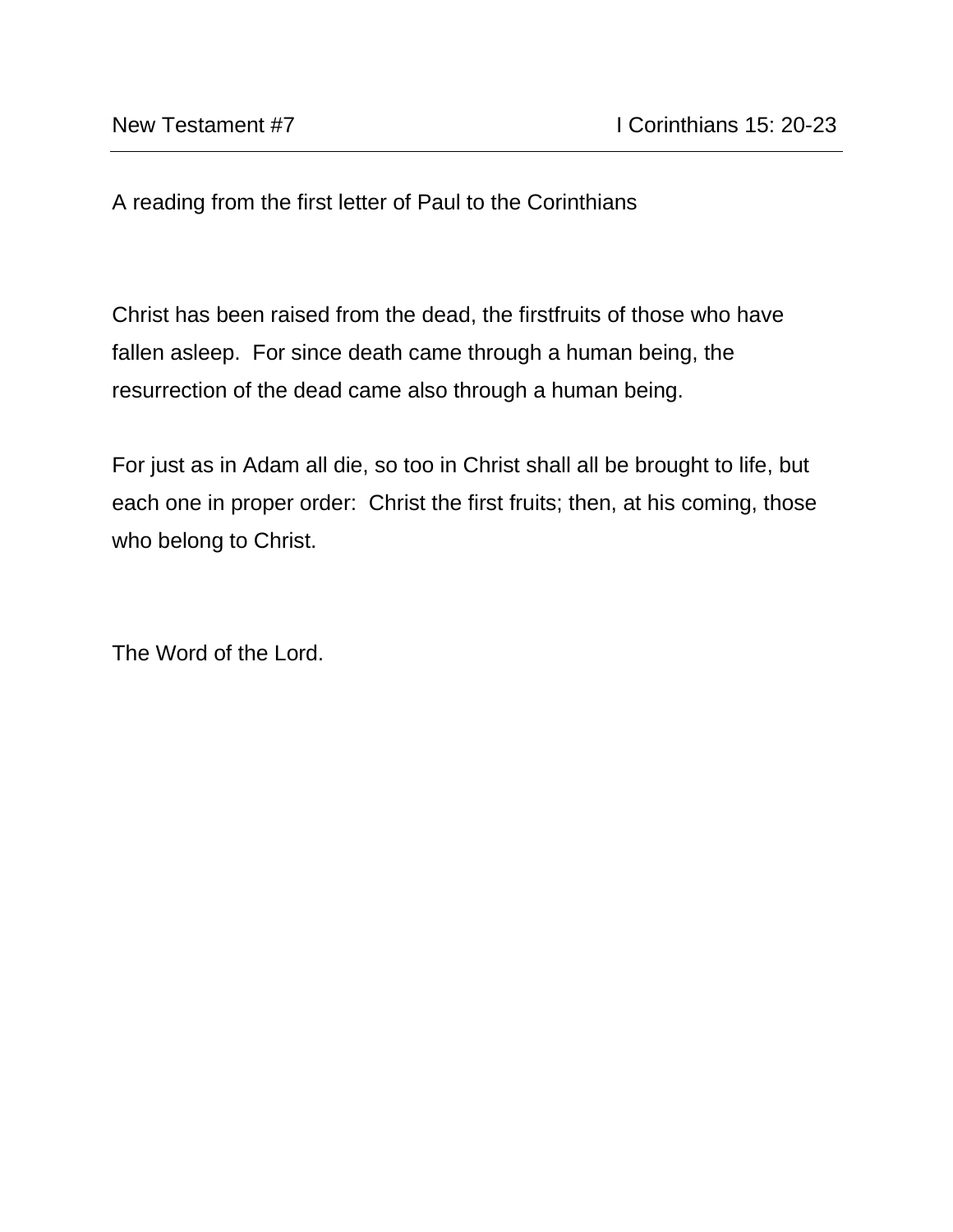A Reading from the Second Letter of Saint Paul to the Corinthians:

Since, then, we have the same spirit of faith, according to what is written, "I believed, therefore I spoke," we too believe and therefore speak, knowing that the one who raised the Lord Jesus will raise us also with Jesus and place us with you in his presence. Everything indeed is for you, so that the grace bestowed in abundance on more and more people may cause the thanksgiving to overflow for the glory of God.

Therefore, we are not discouraged; rather, although our outer self is wasting away, our inner self is being renewed day by day. For this momentary light affliction is producing for us an eternal weight of glory beyond all comparison, as we look not to what is seen, but to what is unseen; for what is seen is transitory, but what is unseen is eternal. For we know that if our earthly dwelling, a tent, should be destroyed, we have a building from God, a dwelling not made with hands, eternal in heaven.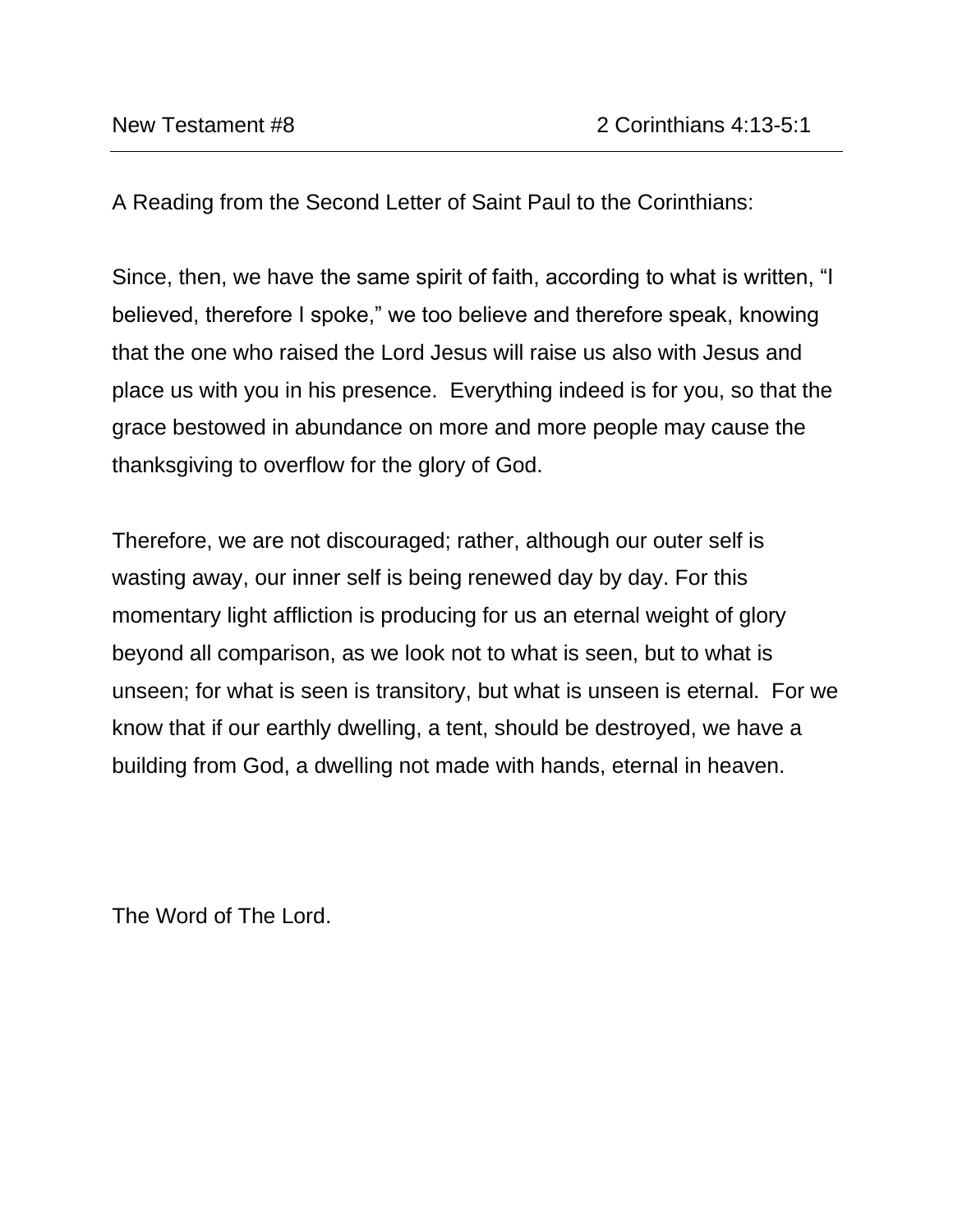## A reading from the second letter of Paul to the Corinthians

We know that if our earthly dwelling, a tent, should be destroyed, we have a building from God, a dwelling not made with hands, eternal in heaven.

So we are always courageous, although we know that while we are at home in the body we are away from the Lord, for we walk by faith, not by sight. Yet we are courageous, and we would rather leave the body and go home to the Lord. Therefore, we aspire to please him, whether we are at home or away. For we must all appear before the judgment seat of Christ, so that each one may receive recompense, according to what he did in the body, whether good or evil.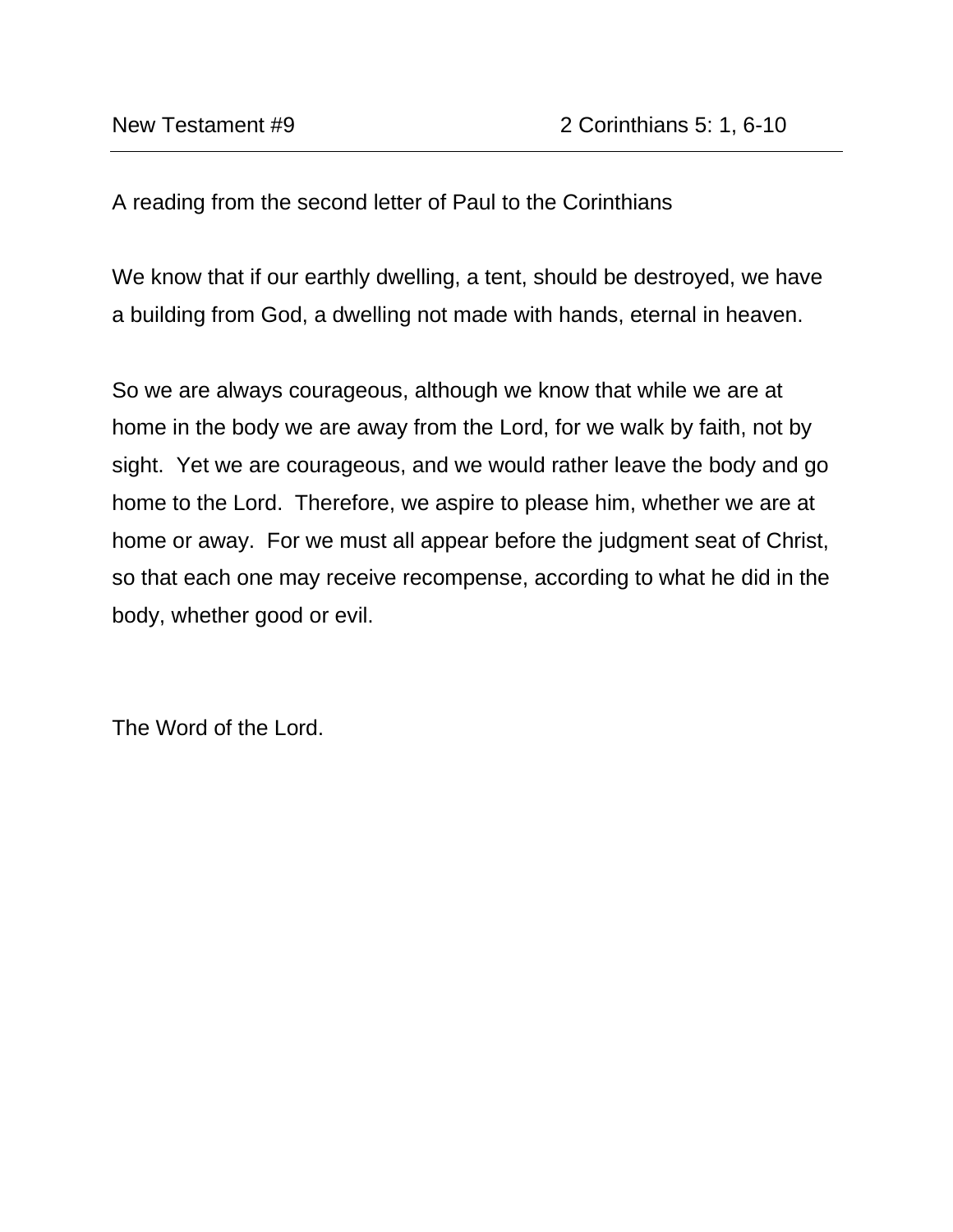A Reading from St. Paul's Letter to the Philippians

I wish to know Christ and the power flowing from His resurrection; likewise to know how to share in His sufferings by being formed into the pattern of His death.

Thus do I hope that I may arrive at resurrection from the dead. It is not that I have reached it yet, or have already finished my course;

But I am racing to grasp the prize if possible, since I have been grasped by Christ Jesus. Sisters and brothers, I do not think of myself as having reached the finish line. I give no thought to what lies behind but push on to what is ahead.

My entire attention is on the finish line as I run toward the prize to which God calls me – life on high in Christ Jesus.

All of us who are spiritually mature must have this attitude. If you see it another way, God will clarify the difficulty for you. It is important that we continue on our course, no matter what stage we have reached.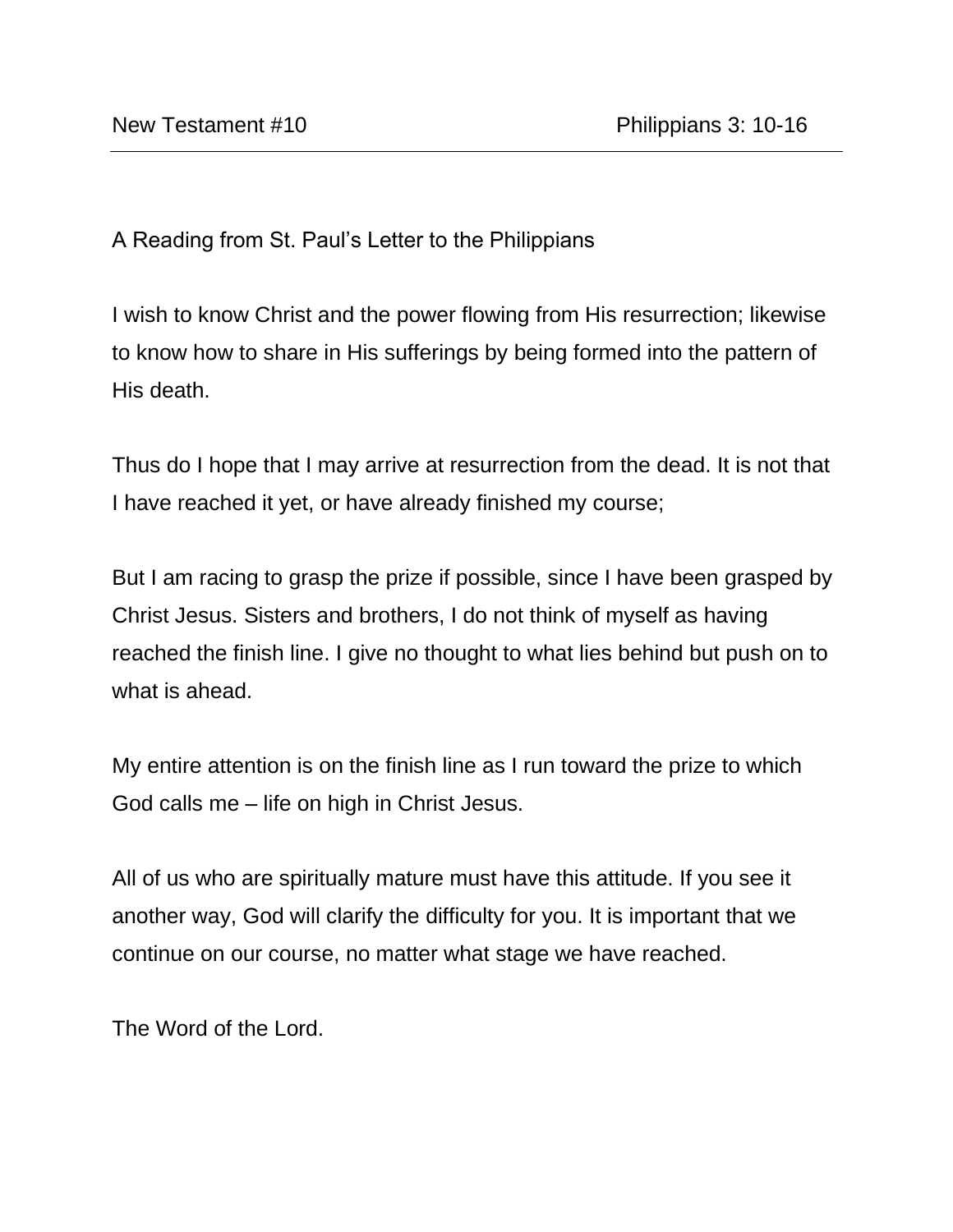A reading from the letter of Paul to the Philippians

Our citizenship is in heaven, and from it we also await a savior, the Lord Jesus Christ. He will change our lowly body to conform with his glorified body by the power that enables him also to bring all things into subjection to himself.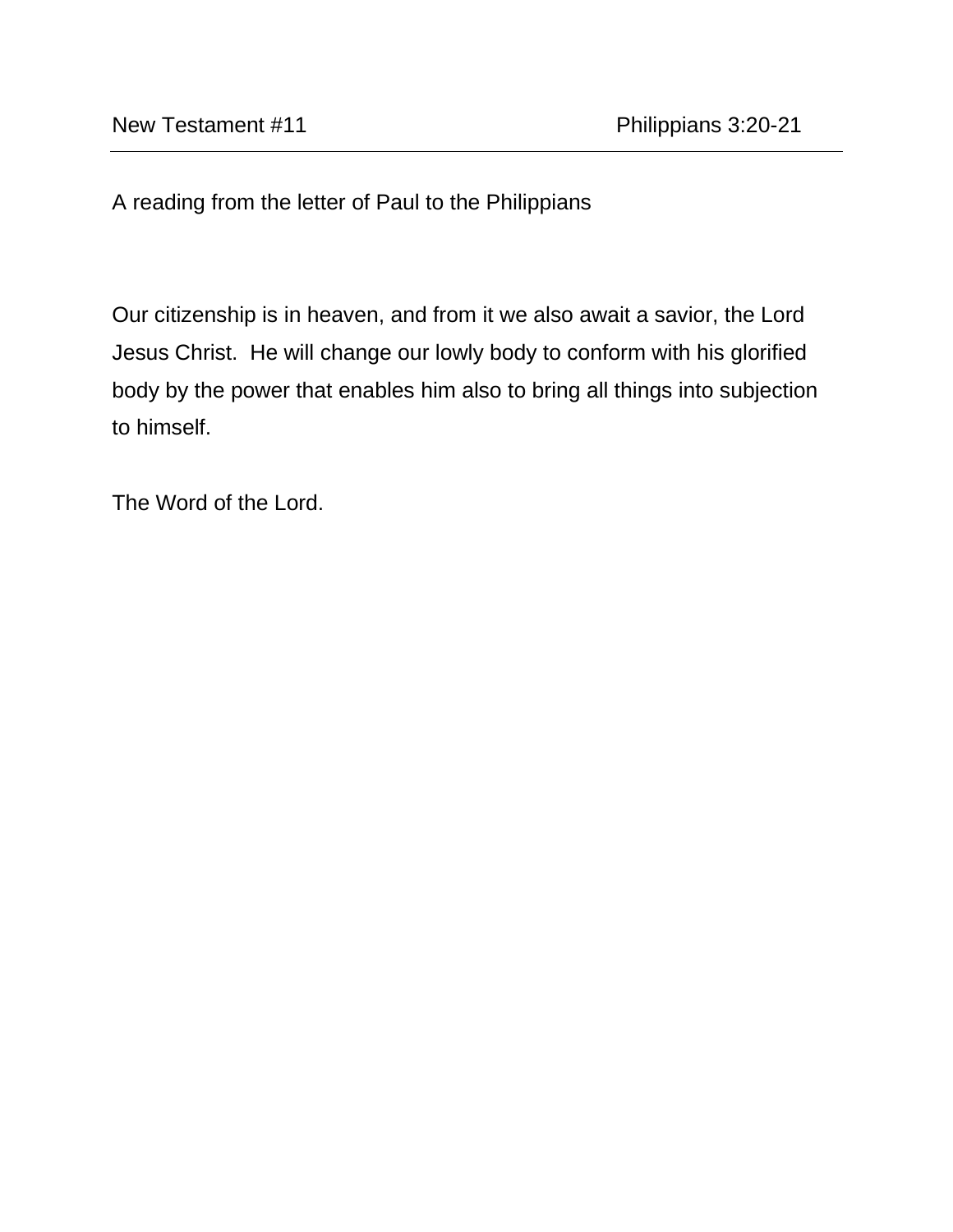A reading from the letter of Paul to the Thessalonians

We would have you be clear about those who sleep in death, brothers; otherwise you might yield to grief, like those who have no hope.

For if we believe that Jesus died and rose, God will bring forth with him from the dead those who have fallen asleep believing in him.

We say to you, as if the Lord himself had said it, that we who live, who survive until his coming, will in no way have an advantage over those who have fallen asleep.

No, the Lord himself will come down from heaven at the word of command, at the sound of the archangel's voice and God's trumpet; and those who have died in Christ will rise first.

Then we, the living, the survivors, will be caught up with them in the clouds to meet the Lord in the air.

Thenceforth we shall be with the Lord unceasingly.

Console one another with this message.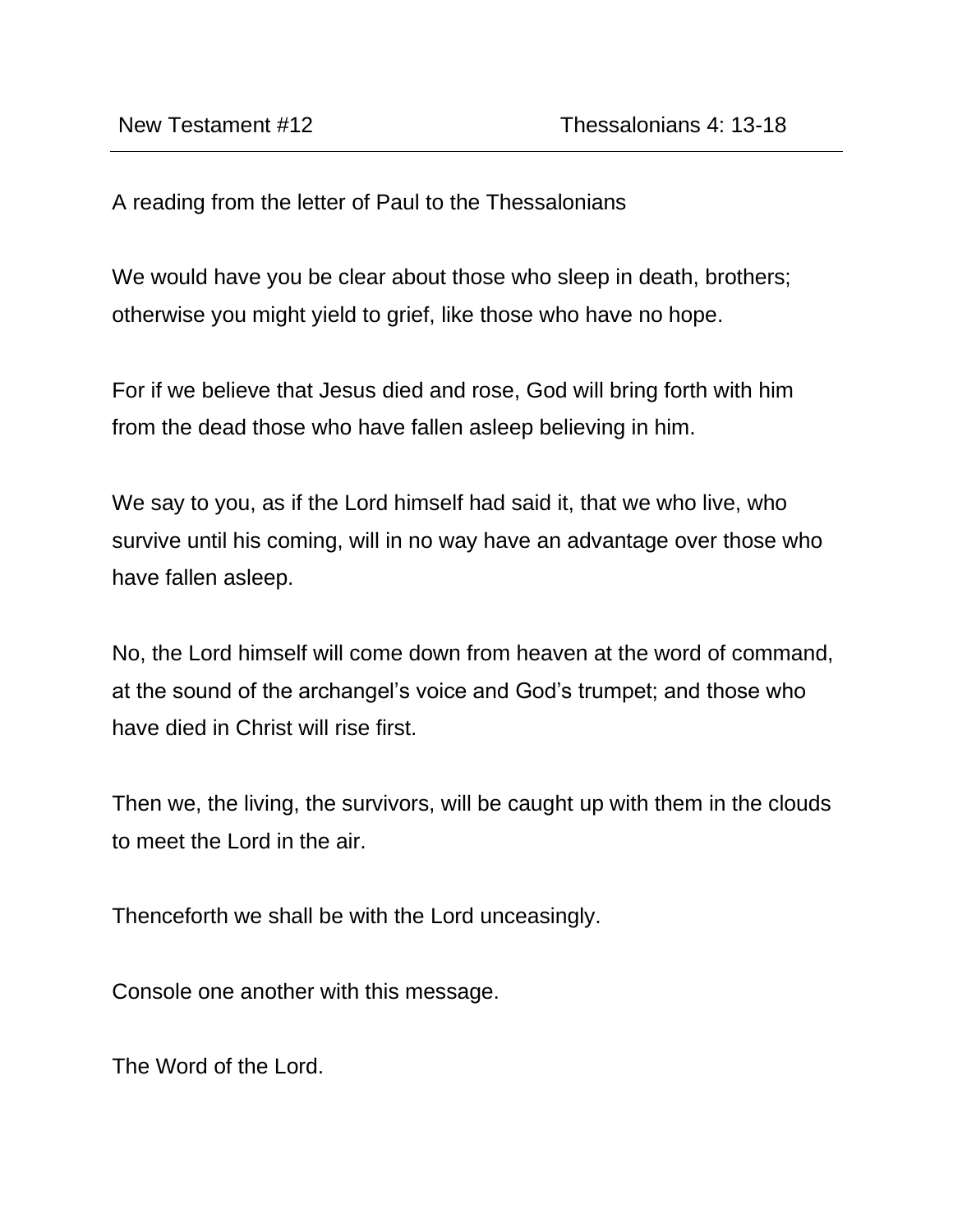New Testament #13 1 Peter 1: 3-9

A Reading from the First Letter of Peter

Praised be the God and Father of our Lord Jesus Christ, he who in his great mercy gave us new birth;

A birth unto hope which draws its life from the resurrection of Jesus Christ from the dead.

A birth to an imperishable inheritance incapable of fading or defilement, which is kept in heaven for you who are guarded with God's power through faith;

A birth to a salvation which stands ready to be revealed in the last days.

There is cause for rejoicing here.

You may for a time have to suffer the distress of many trials.

But this is so that your faith, which is more precious than the passing splendor of fire tried gold, may by its genuineness lead to praise, glory, and honor when Jesus Christ appears.

Although you have never seen him, you love him, and without seeing, you now believe in him, and rejoice with inexpressible joy touched with glory because you are achieving faith's goal, your salvation.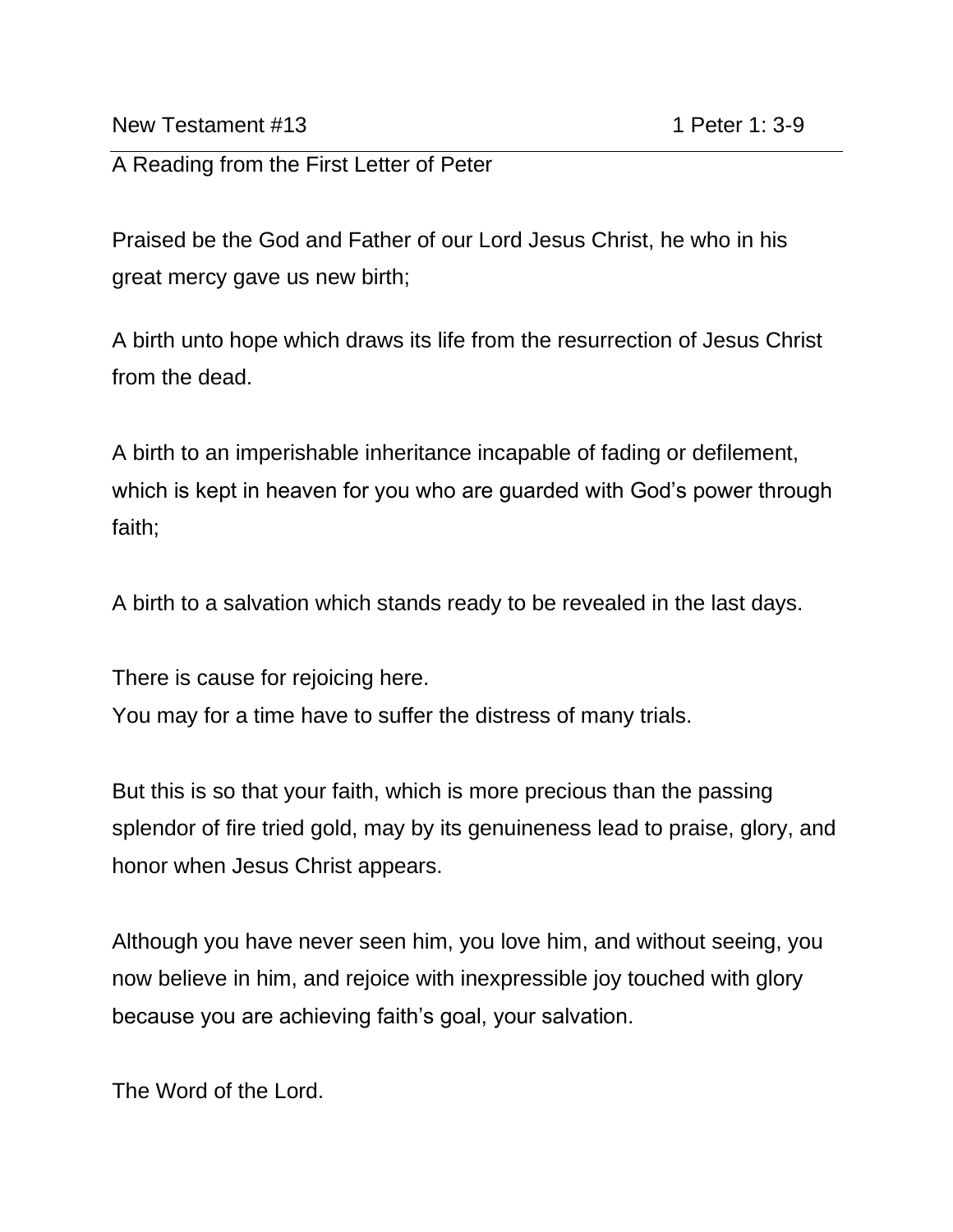A reading from the first letter of John

See what love the Father has bestowed on us that we may be called the children of God. Yet so we are.

The reason the world does not know us is that it did not know him.

Beloved, we are God's children now; what we shall be has not yet been revealed.

We do know that when it is revealed we shall be like him, for we shall see him as He is.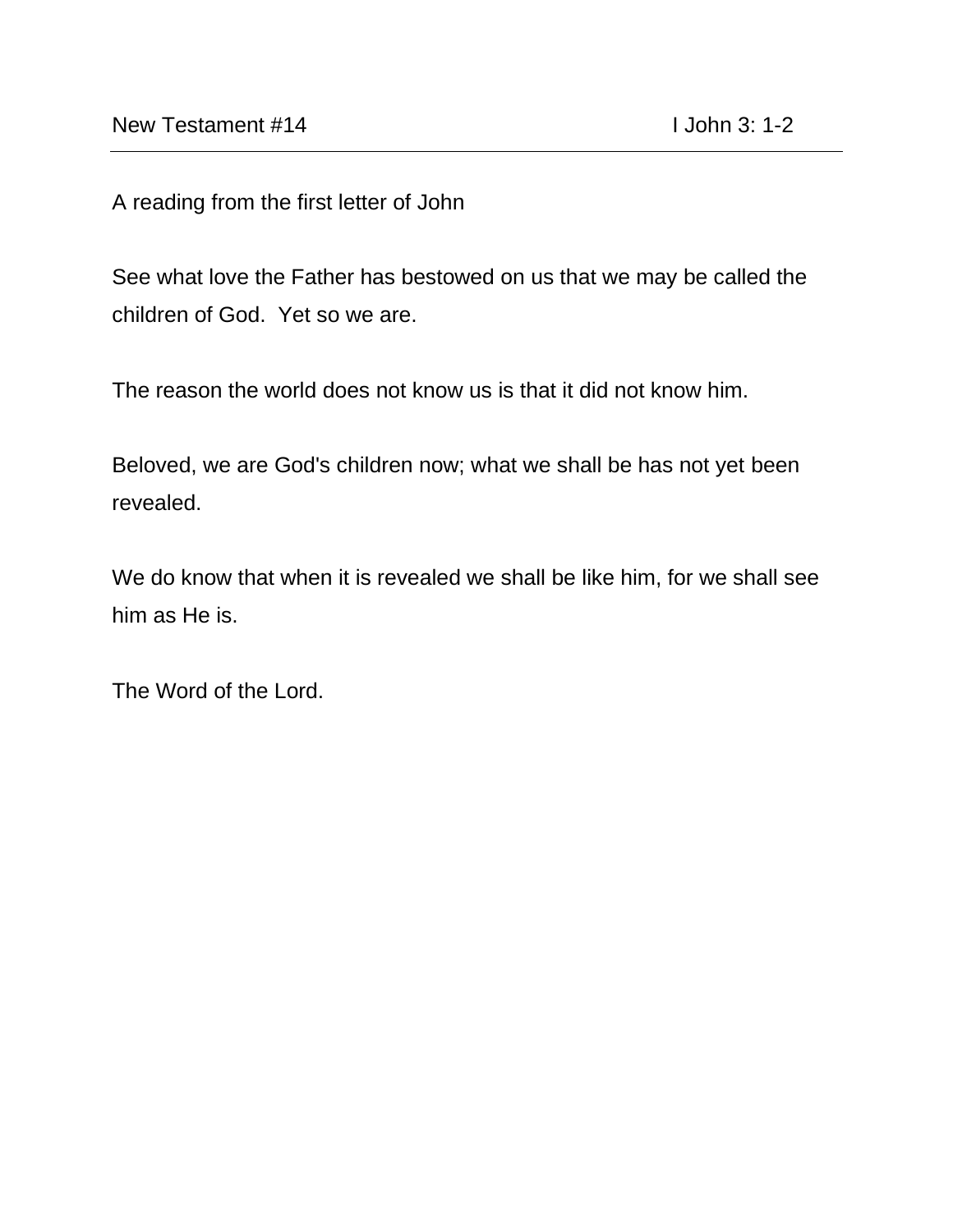A Reading from the Book of Revelation:

I heard a voice from heaven say, "Write this: Blessed are the dead who die in the Lord from now on." "Yes", said the Spirit, "let them find rest from their labors, for their works accompany them."